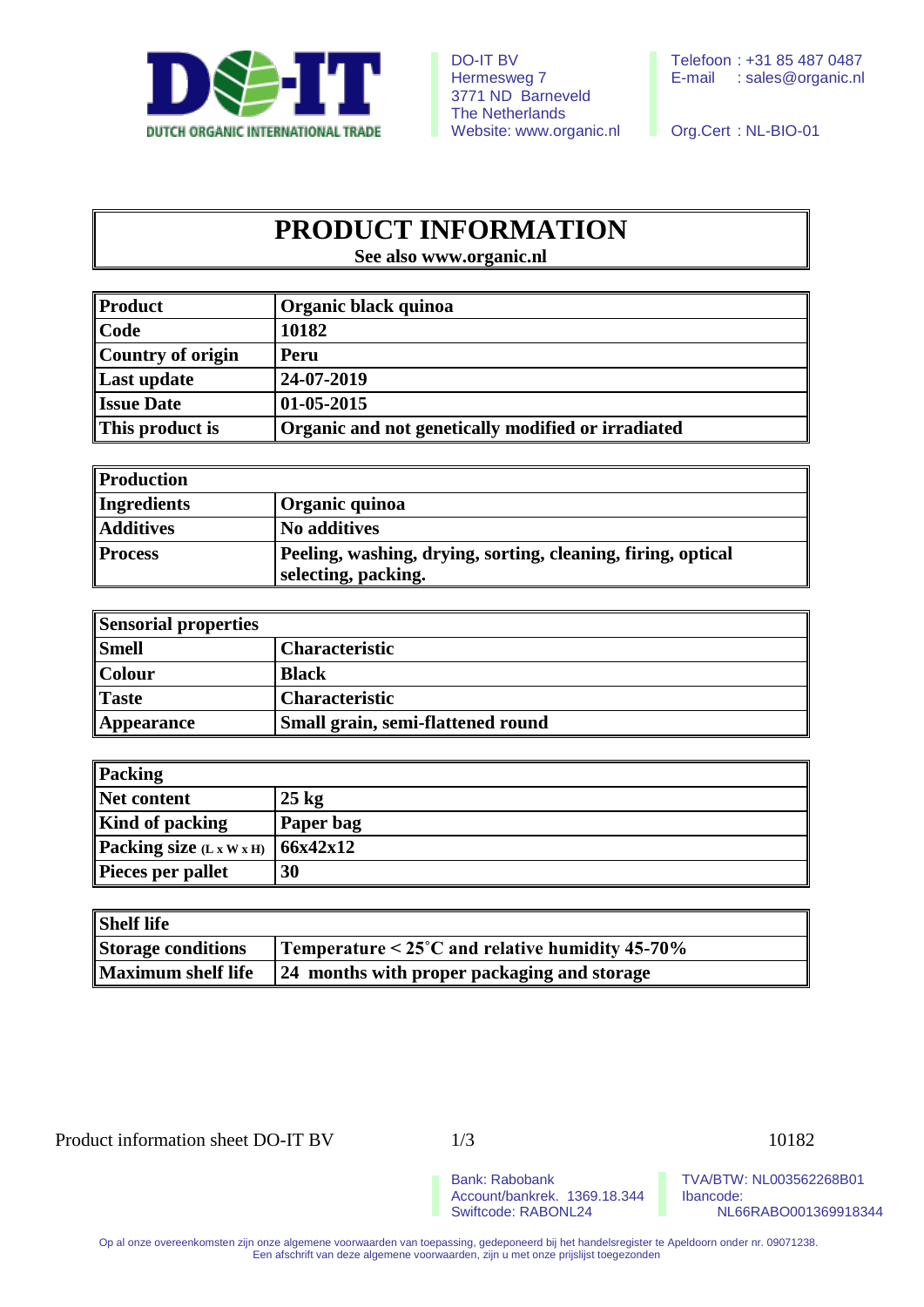

| Nutritional values (per 100 gram) |                            |                | (from supplier) |
|-----------------------------------|----------------------------|----------------|-----------------|
| <b>Energy</b>                     | 1607 KJ<br><b>384 Kcal</b> |                |                 |
| Protein $(g)$                     | <b>13.0</b>                |                |                 |
| Fat $(g)$                         | 6.6                        | Saturated: 0.7 |                 |
| Carbohydrates (g)                 | 68.1                       | Sugar: 0       |                 |
| Dietary fibre $(g)$               | 6.4                        |                |                 |
| <b>Salt</b>                       | 0                          |                |                 |

| <b>Analytical properties</b> |                   |  |
|------------------------------|-------------------|--|
| Purity $(\% )$               | > 99.96           |  |
| Moisture $(\% )$             | < 12.5            |  |
| Gluten (ppm)                 | < 10              |  |
| <b>Grain size</b>            | $>1.18$ mm 95%    |  |
|                              | $< 1.18$ mm $5\%$ |  |
| Damaged grains (%)           | < 0.5             |  |
| Broken grains $(\% )$        | < 1.0             |  |
| Sprouted grains $(\% )$      | < 0.25            |  |
| Immature grains $(\% )$      | < 0.5             |  |
| Contrasting grains $(\% )$   | < 1.0             |  |
| Whole grains $(\% )$         | > 96.75           |  |
| <b>Stones</b>                | <b>Absent</b>     |  |
| <b>Insects</b>               | <b>Absent</b>     |  |

| Microbiological Properties               |               |  |
|------------------------------------------|---------------|--|
| Total Plate Count (cfu/g)                | < 100.000     |  |
| <b>Yeast</b> (cfu/g)                     | < 10.000      |  |
| Moulds $(cfu/g)$                         | < 10.000      |  |
| $\mathbf{\Vert}\text{Coliforms (cfu/g)}$ | < 100         |  |
| $\mathbb{E}$ . Coli (cfu/g)              | < 10          |  |
| Salmonella (cfu/25g)                     | <b>Absent</b> |  |

Product information sheet DO-IT BV 2/3 10182

Account/bankrek. 1369.18.344<br>Swiftcode: RABONL24

Bank: Rabobank<br>Account/bankrek. 1369.18.344 | Ibancode: NL66RABO001369918344